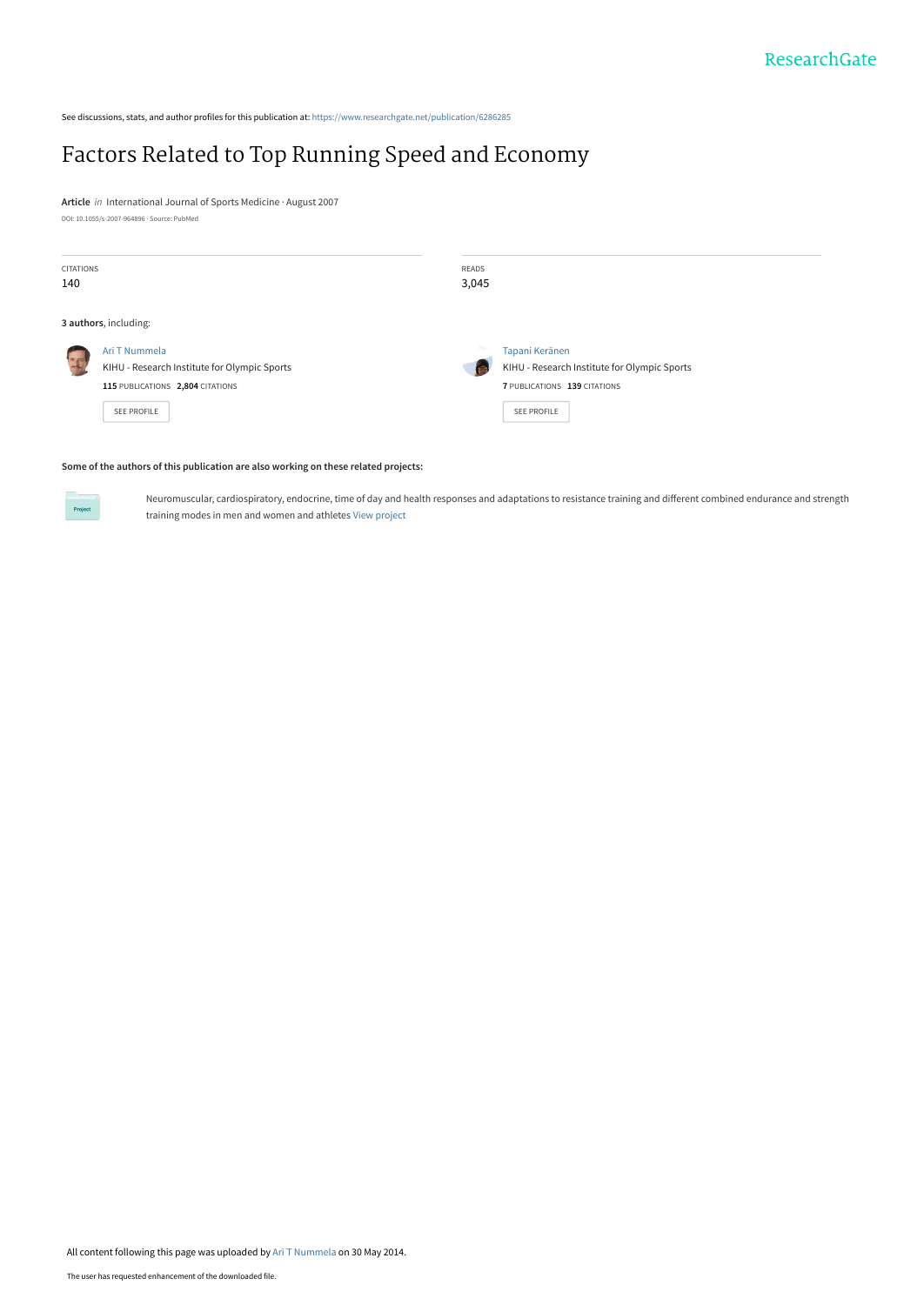# Factors Related to Top Running Speed and Economy

Authors **A. Nummela<sup>1</sup>, T. Keränen<sup>1</sup>, L. O. Mikkelsson<sup>2</sup>** 

Affiliations 1 Research Institute for Olympic Sports, Ivväskylä, Finland <sup>2</sup> Pajulahti Sports Institute, Nastola, Finland

Key words

- l " running economy
- $\circ$  distance running
- $\bullet$  ground reaction force
- $\circ$  stride length
- $\circ$  ground contact time

accepted after revision

DOI 10.1055/s-2007-964896 Published online June 1, 2007 Int J Sports Med 2007; 28: 655 – 661 © Georg Thieme Verlag KG Stuttgart • New York •

Research Institute for Olympic

July 3, 2006 Bibliography

ISSN 0172-4622 Correspondence Dr. Ari Nummela

ari.nummela@kihu.fi

Sports Rautpohjankatu 6 40700 Jyväskylä Finland

## Abstract

 $\overline{\mathbf{v}}$ 

The main purpose of the present study was to investigate the relationships between running mechanics, top running speed and economy in young endurance athletes. Twenty five endurance athletes (age  $19.8 \pm 1.1$  years, stature  $1.82 \pm 0.07$  m and body mass  $69.4 \pm 7.5$  kg) performed two separate tests on an indoor track. The first test was  $8 \times 30$  m with increasing speed, and the second test was incremental  $5 - 6 \times 1000$  m. In the first test, ground reaction forces and stride characteristics were measured from each running speed. In the second test, running economy at the speed of  $3.89 \text{ m} \cdot \text{s}^{-1}$  and maximal oxygen uptake were determined. Ground contact time was the only factor which correlated significantly with both running economy  $(r = 0.49, p < 0.05)$ and maximal running speed  $(r = -0.52, p < 0.01)$ . Furthermore, maximal running speed was correlated significantly with the mass-specific horizontal force  $(r = 0.56, p < 0.01)$  but not with the vertical effective force. It is concluded that the short contact times required in economical and high speed running suggests that fast force production is important for both economical running and high top running speed in distance runners.

#### Introduction

#### !

Running economy is strongly related to distance running performance [4,19], and it is typically determined by measuring the steady-state oxygen consumption at the submaximal running speed. Taking body mass into consideration, runners with good running economy use less energy and therefore less oxygen than runners with poor running economy at the same speed. Researchers have reported a 20–30% range in the oxygen consumption for a given submaximal running speed among trained distance runners [4,6,18]. Interindividual variability in running economy has been explained by various physiological, biomechanical, environmental, anthropometrical and psychological factors. Biomechanists have identified that running economy is affected by the net vertical impulse of the ground reaction force [9], stride length [3], change in speed during ground contact phase [11] and vertical stiffness of a leg spring [5, 9].

Running speed is the product of stride rate and stride length. Although both stride rate and stride length are increased with increasing running speed, stride length is responsible for increasing speed up to 90% of an individual maximum speed and, thereafter, the speed is only increased by increasing stride rate [15,16, 23]. Cavanagh and Williams [3] found the most economical stride length of a group of runners was close to that which was freely chosen. Ground contact phase is the only phase during a running cycle in which a runner can produce force and influence stride length and running speed. Functional and mechanical requirements during stance are reflected in the characteristics of the ground reaction force. It has been shown that vertical and horizontal components of ground reaction forces increase with increasing running speed [14,16, 23]. Weyand et al. [23] concluded that runners reach faster top speeds by applying greater support forces to the ground not by more rapid leg movements. The critical point in maximal sprint running is the change in running speed during the ground contact phase. The horizontal breaking force and braking time as well as the horizontal distance between the first contact point and the center of gravity of the body at touchdown should be very small to avoid loss of speed during the braking phase of ground contact [17].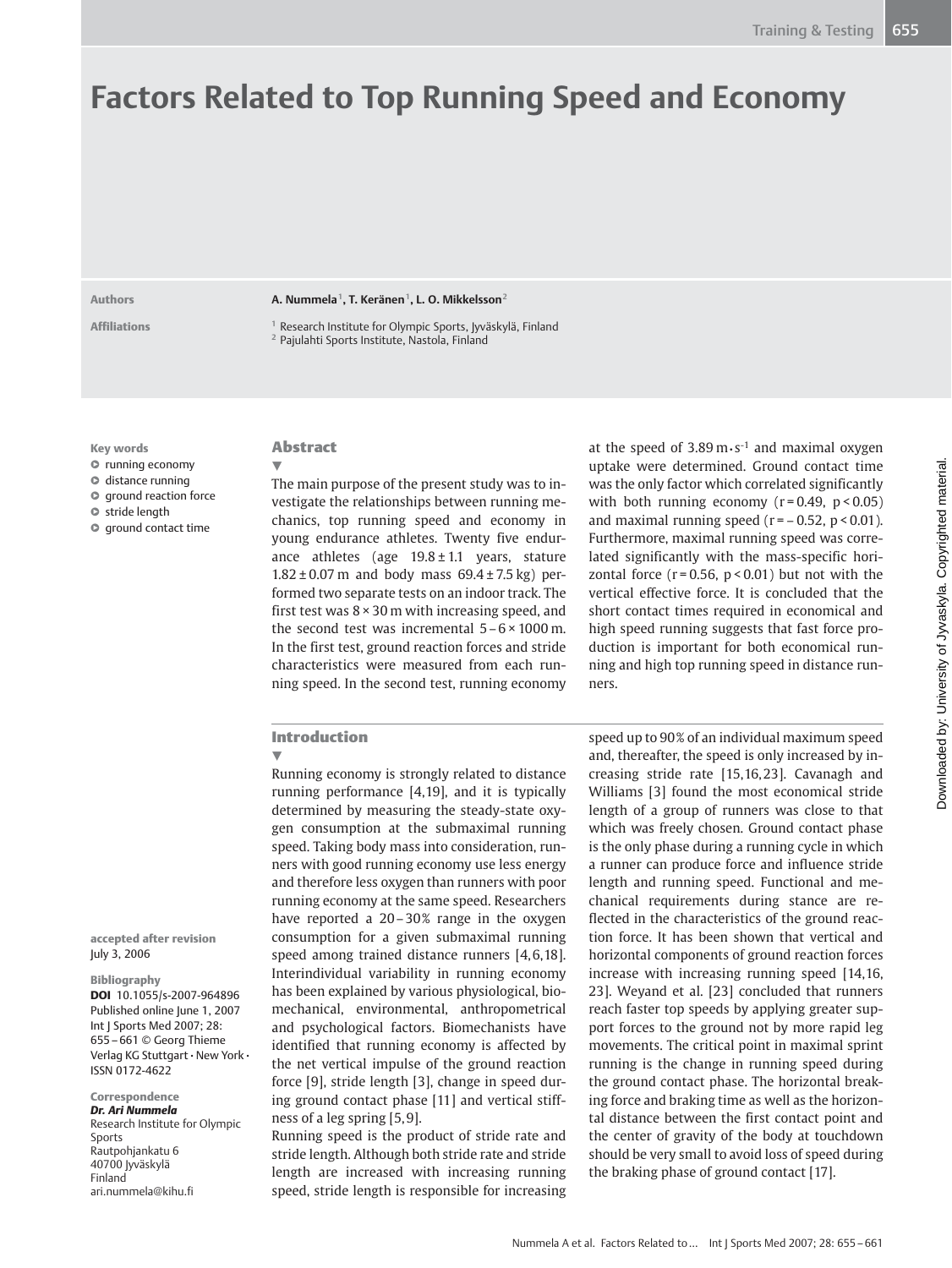The amount of energy used to run a constant distance is nearly the same whether it is run at top speed or at leisure pace. The results of Kram and Taylor [13] suggest that, primarily, the cost of supporting the body weight and the time course generating this force determines the cost of running. Therefore, a long ground contact phase and great deceleration of horizontal speed during a braking phase of the ground contact could be considered wasteful in terms of the metabolic energy requirements. A successful endurance runner is characterized by less vertical oscillation [7], longer strides [3], shorter ground contact times [21], less change in speed during the ground contact [11], and lower first peak in the vertical component of the ground reaction force, associated with a tendency to have smaller anteroposterior peak forces [25]. In a well controlled study, Heise and Martin [9] showed that less economical runners exhibited greater total and net vertical impulse, indicating wasteful vertical motion.

It is a well known fact that elite sprint runners have a higher top running speed and a lower running economy than elite distance runners. Although there is a discrepancy between the high neuromuscular capacity to produce force and running economy, some previous studies have shown that the explosive type strength training can be used to improve both maximal power output and running economy [10,20]. Therefore, the main purpose of the present study was to investigate the factors of running stride, which were related to both top running speed and running economy in young endurance athletes.

#### **Methods**

### $\overline{\mathbf{v}}$

## **Subjects**

Twenty-five young male endurance athletes (ten distance runners, eight orienteers and seven triathletes) volunteered as subjects for the present study. All the athletes belonged to the national junior team and their mean ± SD age, height and body mass were: 19.8 ± 1.1 years, 1.82 ± 0.07 m and 69.4 ± 7.5 kg, respectively. All the subjects were fully informed of the procedures and possible risks of the experiments, and written informed consent was obtained from each subject. The informed consent was in accordance with the guidelines of the Ethical Committee of the University of Jyväskylä. The tests of the present study were part of the athletes normal exercise testing and they complied with current Finnish laws regarding the testing of human subjects.

## Procedure and measurements

In order to measure ground reaction forces and stride characteristics at different running speeds and determine maximal sprinting speed, running economy, distance running performance and maximal oxygen uptake, the athletes ran two separate running tests on a 200-m indoor track. The first test was 8 × 30 m with increasing speed, and the second test was an incremental 5 –  $6 \times 1000$  m.

In the first test  $(8 \times 30 \text{ m})$ , the athletes were able to accelerate 50 m to ensure a normal and steady running gait throughout the 30-m measurement section. The speed of the first run was 5.0 m $\cdot$ s<sup>-1</sup> and, thereafter, the speed was increased by 0.40 m $\cdot$ s<sup>-1</sup> after each run until the sixth run  $(7.0 \text{ m} \cdot \text{s}^{-1})$ . The running speed was regulated by small lights placed on the next lane at intervals of 4.0 m (Naakka Ltd., Lappeenranta, Finland). The athletes were instructed to adjust their speed to coincide with the lights, which were switched on and off along the track. The athletes

were asked to run the last two runs at maximal speed. Each running bout was separated by a two-minute recovery period during which the runners returned to the start of the sprint course. In order to measure running speed, stride rate and stride length, a photocell contact mat [22] and two photocell gates were placed on the sprint course (Ivar Ltd., Tallin, Estonia). A special 9-m long force platform system was placed in the middle of the 30-m measurement section. The system consisted of five two dimensional (2D) and three 3D force platforms (0.9 × 1.0 m each, TR Test Ltd., Jyväskylä, Finland, natural frequency in the vertical direction 170 Hz) and one Kistler 3D force platform (0.9 × 0.9 m, 400 Hz, Honeycomb, Kistler, Switzerland) connected in series and covered with a tartan mat. Each force platform registered both vertical and horizontal components of the ground reaction forces. Vertical and horizontal ground reaction forces were recorded by a microcomputer using an AT Codas A/D converter card (Dataq Instruments, Inc., Akron, OH, USA) with a sampling frequency of 1000 Hz.

The incremental  $5 - 6 \times 1000$ -m test was performed after 15 min recovery from the first test. The initial speed was 2.78  $m \cdot s^{-1}$  for the orienteers and triathletes and  $3.33 \text{ m} \cdot \text{s}^{-1}$  for the distance runners. Thereafter, the speed was 3.89, 4.44, 5.00, and 5.56 m•  $s^{-1}$ . The running speed was regulated by small lights embedded on the inside of the 200-m indoor track at intervals of 4.0 m (Naakka Ltd.). The athletes were instructed to adjust their speed to coincide with the lights, which were turned on and off inside the track. The athletes were asked to run the last 1000 m at maximal effort. The athletes performed five or six runs depending on their maximal aerobic capacity. Oxygen consumption and heart rate (Oxycon Mobile, Viasys Healthcare GmbH, Hoechberg, Germany) were measured continuously during the whole test. Running economy was measured as steady-state oxygen uptake of submaximal running at the speed of  $3.89 \text{ m} \cdot \text{s}^{-1}$ , and maximal oxygen uptake ( $\dot{V}O_{2\text{max}}$ ) was defined as the highest oxygen consumption during the test over a 60-second period. Running economy and maximal oxygen uptake were expressed as ml $\cdot$ kg<sup>-0.75</sup> $\cdot$ min<sup>-1</sup>, since submaximal VO<sub>2</sub> and VO<sub>2max</sub> measures during running may be better related to the 0.75 power of body mass than [body $\cdot$ mass]<sup>-1</sup> [1].

#### Data analysis

Three to five contact phases of each subject at all running speeds were selected for analysis. The horizontal force-time curve was used to separate the ground reaction forces into the braking and propulsion phases [16]. The integrals of both force-time curves were calculated and divided by the respective time period to obtain the average force for the whole contact phase and for horizontal braking and propulsion phases separately. The effective force ( $F<sub>veff</sub>$ ) which exceeds the body mass was determined from  $(F_V - F_{BW}) \cdot F_{BW}^{-1}$ , where  $F_{BW}$  = body weight.

Effective impulse values were determined from the effective force applied to the running surface and ground contact times:  $F_{v}I_{\text{eff}}$  =  $F_{v}F_{\text{eff}}$  CT, where CT = ground contact time. CT was determined from the time the applied vertical force exceeded 0 N on the force platform. Horizontal impulses  $(F_xI)$  were calculated as absolute impulses because horizontal force displays negative values during breaking phase and positive values during propulsion phase:  $F_xI = (F_x \cdot F_{BW}^{-1}) \cdot CT$ .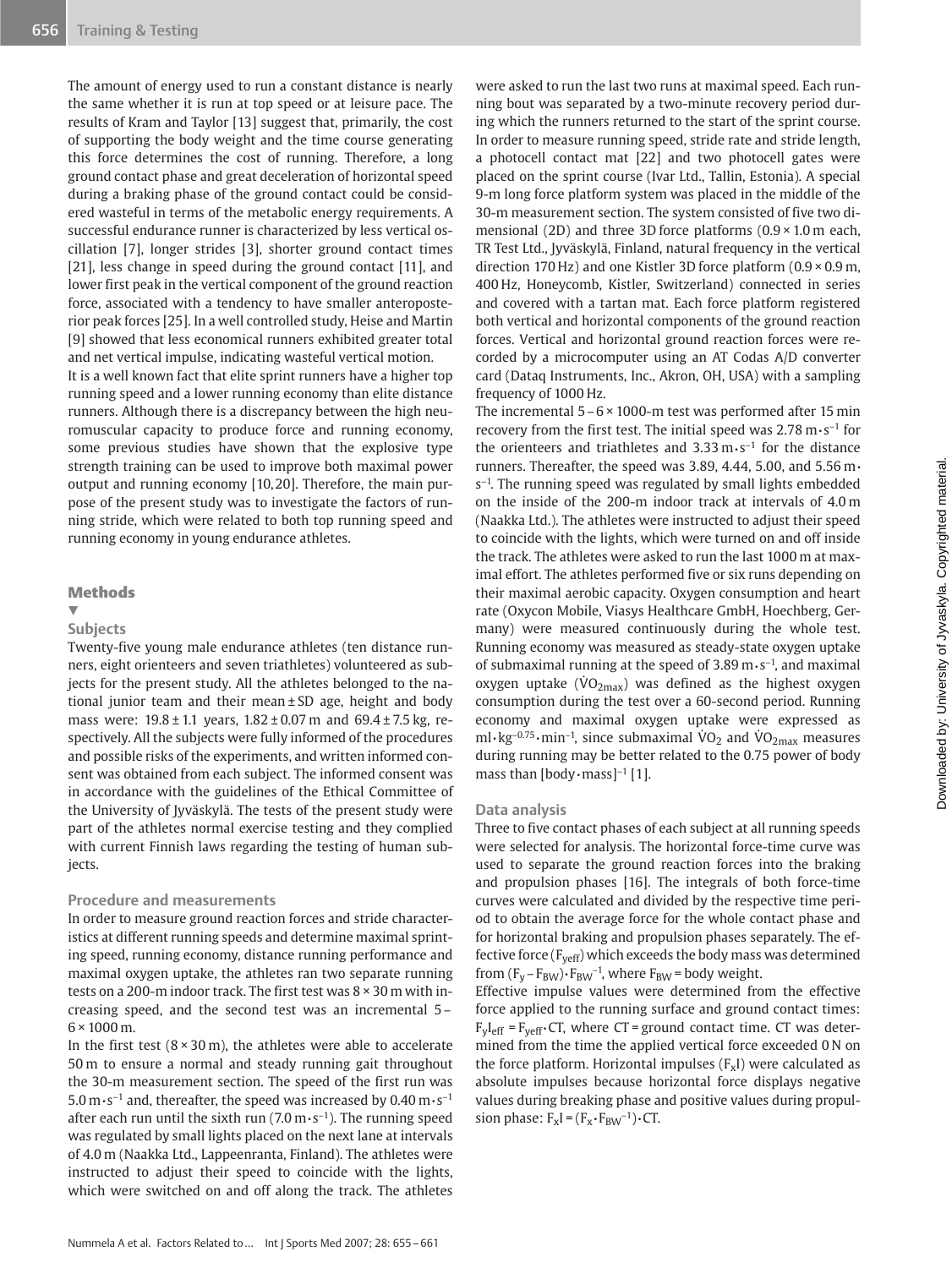

Fig. 1 A and B Running mechanics as a function of speed for the data of 25 endurance athletes with eight different speeds. Each dot represents the average value of a certain speed of an athlete. Linear or second order polynomial trend line is also added in the figures. A Increase in stride length (dots) and stride frequency (open circles) with increasing speed. B Decrease in ground contact time (dots) and flight time (open circles) with increasing speed.

## **Statistics**

70 50  $4.0$ 

The relationship between running speed, top running speed, running economy and ground reaction force characteristics were investigated using a standard Pearson product moment correlation and linear regression analyses. Values are expressed as mean ± standard deviation. All the statistical analyses were undertaken using SPSSWIN 13.0 (SPSS, Inc., Chicago, IL, USA).

 $6.0$ 

 $7.0$ 

Speed  $(m \cdot s^{-1})$ 

8.0

 $9.0$ 

## Results

#### $\overline{\mathbf{v}}$

Running economy and  $VO<sub>2max</sub>$ 

 $5.0$ 

Although the subjects were all endurance athletes and belonged to the national junior team, their  $\rm\dot{VO}_{2max}$  and maximal 1000-m speed was quite heterogeneous ranging from 152 to 240 ml.  $kg^{-0.75} \cdot min^{-1}$  (184 ± 18 ml $\cdot kg^{-0.75} \cdot min^{-1}$  or 63.9 ± 5.7 ml $\cdot kg^{-1} \cdot$ min<sup>-1</sup>) and from 4.31 to  $6.27 \text{ m} \cdot \text{s}^{-1}$  (5.32 ± 0.55 m $\cdot \text{s}^{-1}$ ), respectively. Running economy or oxygen uptake at the speed of 3.89 m $\cdot$  s<sup>-1</sup> ranged from 121 to 161 ml $\cdot$ kg<sup>-0.75</sup> $\cdot$ min<sup>-1</sup> (144 ±  $10 \,\mathrm{ml} \cdot \mathrm{kg}^{-0.75} \cdot \mathrm{min}^{-1}$  or  $49.9 \pm 3.3 \,\mathrm{ml} \cdot \mathrm{kg}^{-1} \cdot \mathrm{min}^{-1}$ ), which were typical of those which have been reported previously for similar speeds [9,21]. The difference between the most and least economical runners showed that the athletes were much more homogeneous in terms of running economy than they were in  $\dot{V}O_{2\text{max}}$ 

## Running mechanics as a function of speed

 $10.0$ 

In pooled data across the speed range, speed increases were achieved by increasing both stride lengths and stride frequencies at the speeds below  $7 \text{ m} \cdot \text{s}^{-1}$ , and at the speeds above  $7 \text{ m} \cdot \text{s}^{-1}$ , stride frequency was solely responsible for speed increase ( $\circ$ Fig. 1A). The increases in stride frequencies resulted from the reductions in ground contact time at speeds below  $6 \text{ m} \cdot \text{s}^{-1}$ , although stride frequency depends on both contact time and flight time ( $\circ$  Fig. 1B). As subjects approach their top speed, both contact time and flight time decreased. These flight time reductions coincided with the decreases in effective vertical impulse and horizontal impulse ( $\circ$  Fig. 1 C, D). In pooled data, the increase in stride length was related to the increase in effective vertical force ( $r = 0.58$ ,  $p < 0.001$ ) and horizontal propulsion force  $(r = 0.73, p < 0.001, \circ$  Fig. 2) but not with the vertical effective impulse or horizontal impulse.

#### Maximal running speed

In the present athletes, maximal 30-m running speed ranged from 7.70 to  $9.40 \,\mathrm{m\cdot s^{-1}}$  (8.39 ± 0.45 m $\cdot$ s<sup>-1</sup>). Maximal running speed of the athletes was significantly correlated with the ground contact times ( $r = -0.52$ ,  $p < 0.01$ ,  $\odot$  Fig. 3A) and braking phase time  $(r = -0.64, p < 0.001)$  but not with the propulsion phase time. The mass-specific vertical force was not related to the maximal running speed, but a significant correlation was ob-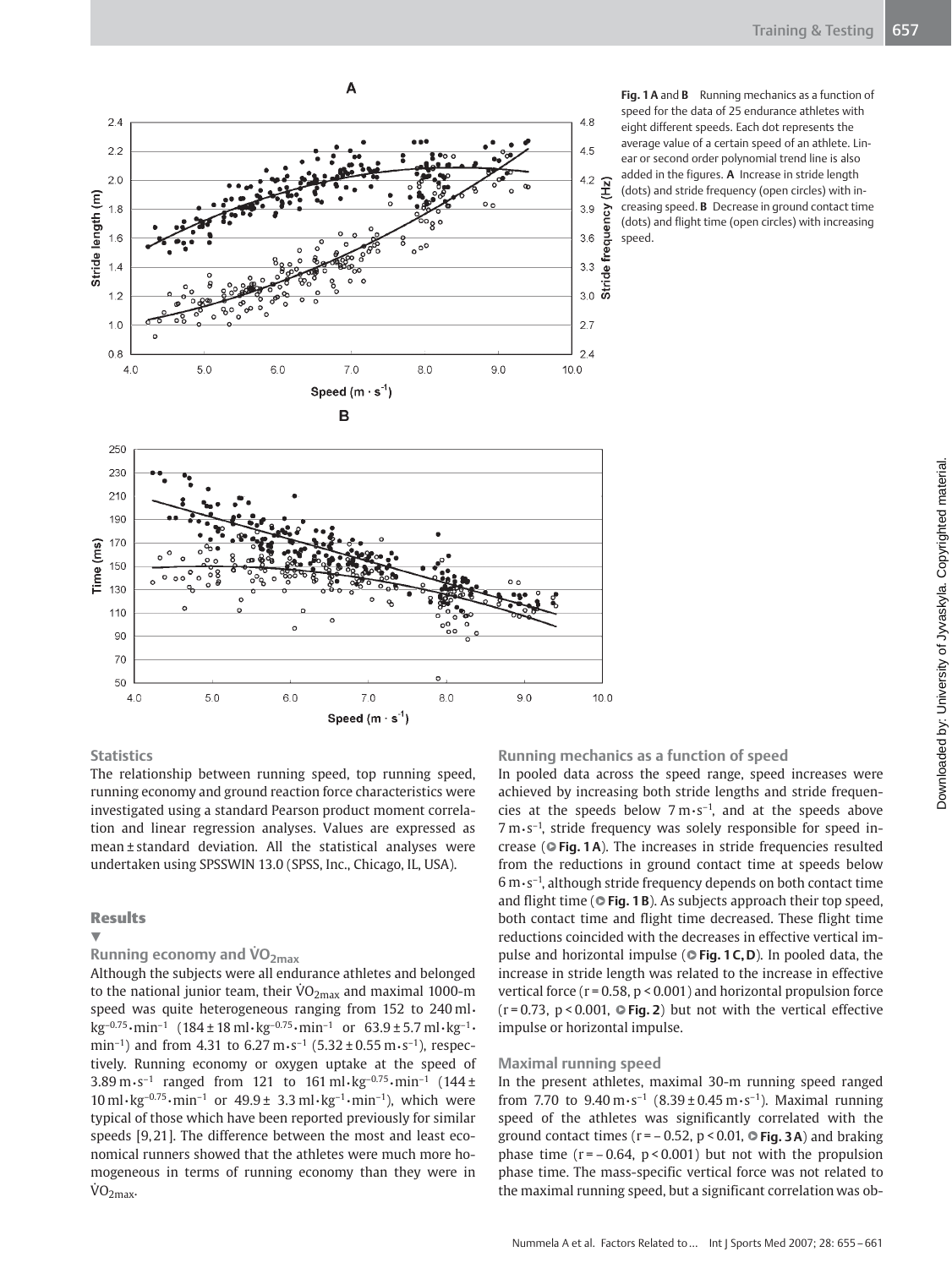

Fig. 1 C and D Running mechanics as a function of speed for the data of 25 endurance athletes with eight different speeds. Each dot represents the average value of a certain speed of an athlete. Linear or second order polynomial trend line is also added in the figures. C Increase in vertical effective force (dots) and decrease in vertical effective impulse (open circles) with increasing speed. D Increase in mass-specific horizontal force (dots) and horizontal impulse (open circles) with increasing running speed.

Fig. 2 Vertical effective force (open circles) and mass-specific horizontal force (dots) during a propulsion phase as a function of stride length.

Stride Length (m)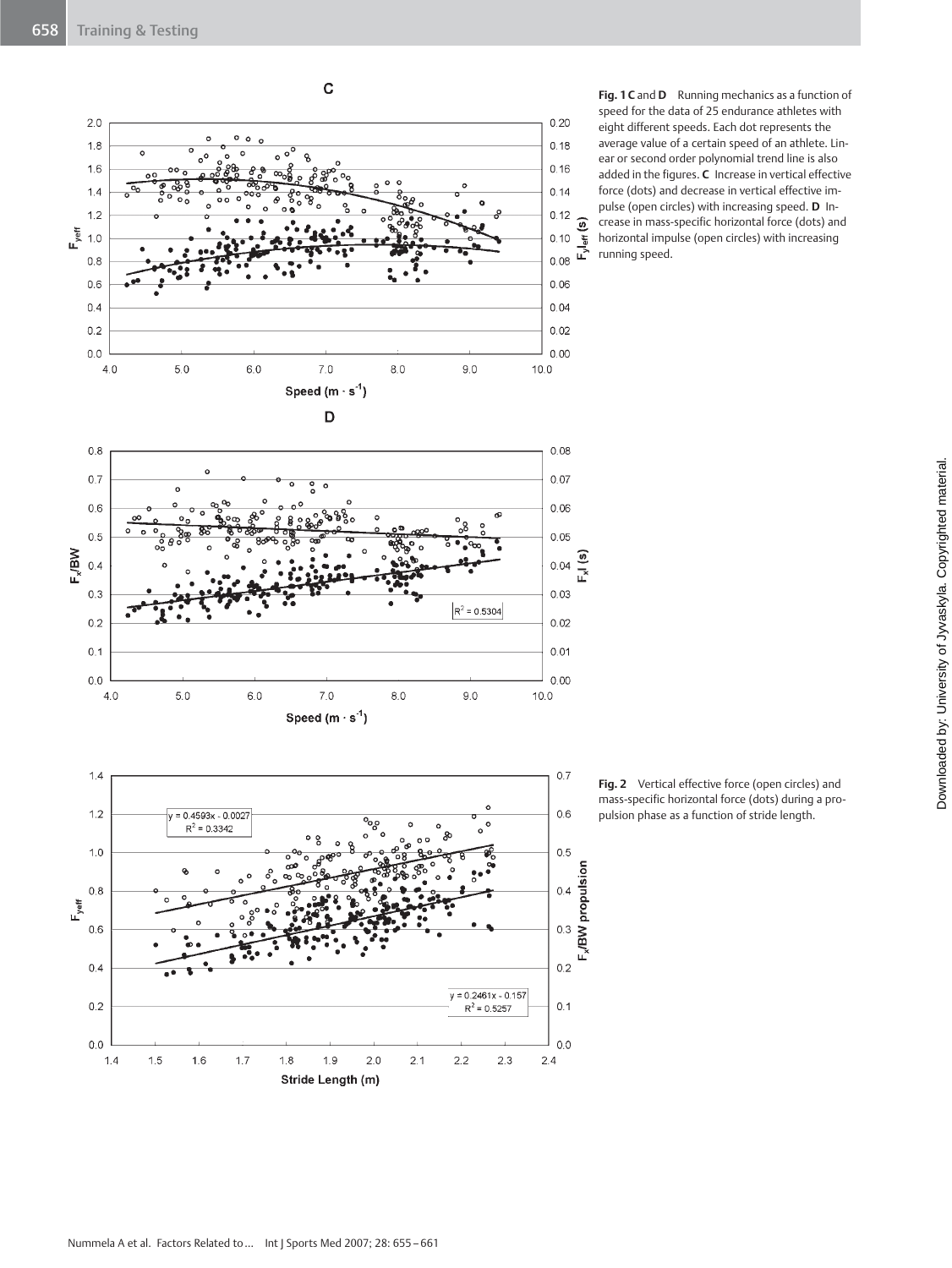

 $\overline{A}$ 

Fig. 3 A and B Ground contact time (A) and massspecific horizontal force during a propulsion phase (B) as a function of maximal running speed for 25 endurance athletes.

Table 1 Ground contact time, vertical effective impulse and relative stride length (stride length• stature<sup>-1</sup>) of the two most economical runners (RE121 ml · kg<sup>-0.75</sup> •min<sup>-1</sup> and RE123 ml · kg<sup>-0.75</sup> •min<sup>-1</sup>), the two most uneconomical runners (RE158 · kg<sup>-0.75</sup> •min<sup>-1</sup> and RE161 ml · kg<sup>-0.75</sup> •min<sup>-1</sup>) and average value of the whole group. The ground reaction force and stride characteristics are average values from the velocity of 5.8 m $\cdot$  s<sup>-1</sup>

|                  | <b>RE121</b> | <b>RE123</b>      | $Mean + SD$       | <b>RE158</b> | <b>RE161</b> |
|------------------|--------------|-------------------|-------------------|--------------|--------------|
| $CT$ (ms)        | 165          | 150               | $175 \pm 13$      | 190          | 170          |
| $F_V I_{eff}(s)$ | 0.144        | 0.151             | $0.154 \pm 0.014$ | 0.151        | 0.160        |
| Rel SL           | 0.03         | $\overline{0.04}$ | $1.03 \pm 0.05$   | .03          | .07          |

CT: ground contact time; F<sub>yleff</sub>: vertical effective impulse; Rel SL: relative stride length; RE: running economy

served between the maximal running speed and the mass-specific horizontal forces of the whole ground contact  $(r = 0.56,$  $p < 0.01$ ) and propulsion phase ( $r = 0.66$ ,  $p < 0.001$ ,  $\odot$  Fig. 3 B) but not braking phase.

#### Running economy

In order to investigate the relationships between running economy and ground reaction force and stride characteristics, the values at the running speeds of 5.4, 5.8, 6.2, and 6.6  $\text{m}\cdot\text{s}^{-1}$  were used in the analyses. No correlation was observed between ground reaction force characteristics and running economy. The only significant correlations were observed between running economy and ground contact time at the running speeds of  $5.8 \text{ m} \cdot \text{s}^{-1}$ 

 $(r = 0.49, p < 0.05)$ , 6.2 m·s<sup>-1</sup> ( $r = 0.44, p < 0.05$ ) and 6.6 m·s<sup>-1</sup>  $(r = 0.41, p < 0.05)$ . Although there were only few significant correlations between running economy and ground reaction force and stride characteristics, biomechanical factors might explain individual differences in running economy as shown in @ Table 1.

## **Discussion**

## $\overline{\mathbf{v}}$

The present study was designed to investigate the relationships between force production and running economy and running speed in endurance athletes. Previous studies have shown a discrepancy between running economy and top running speed,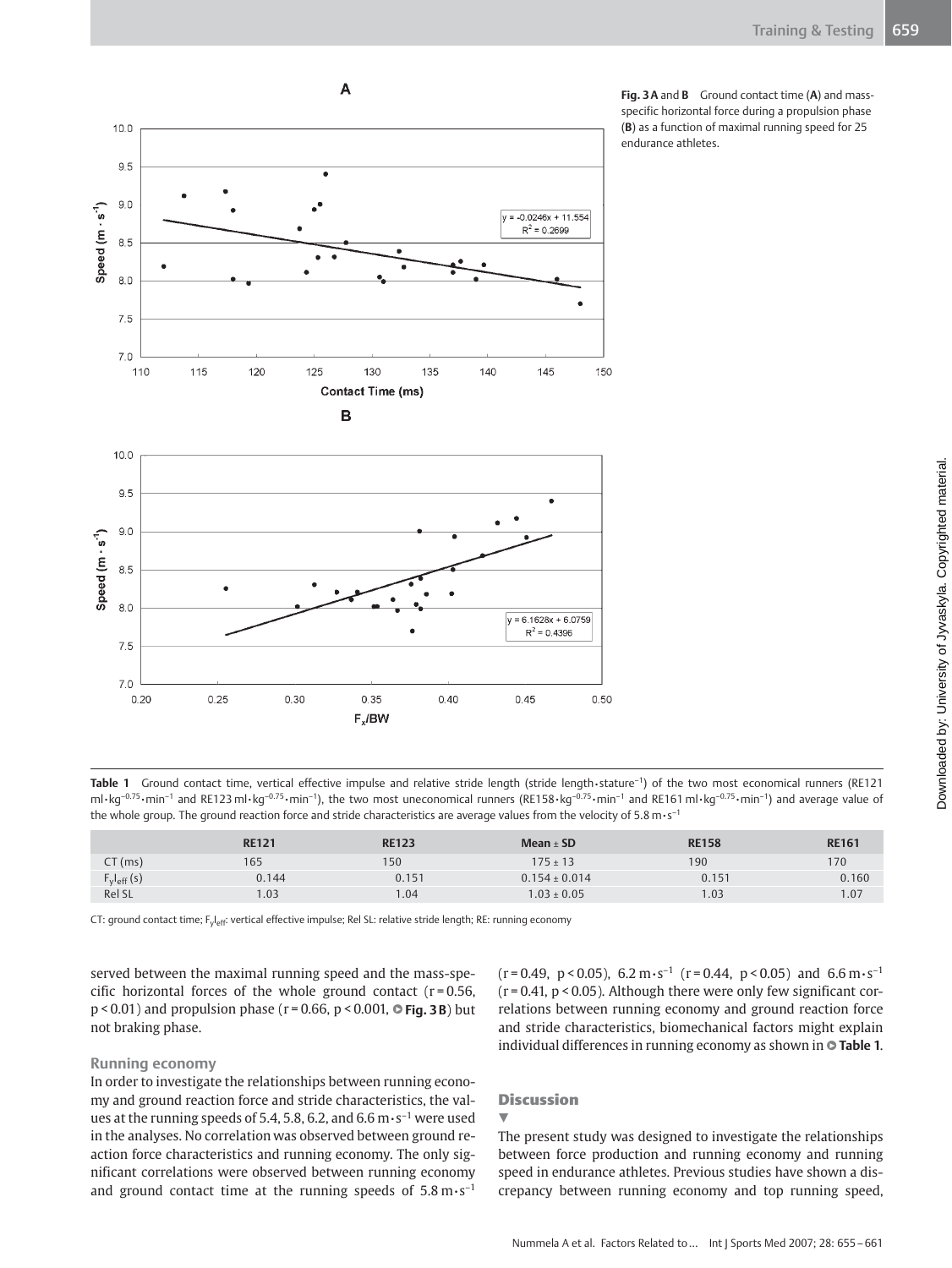

Fig. 4 The relationships between running economy or oxygen uptake  $(3.89 \text{ m} \cdot \text{s}^{-1})$  and ground contact time at the speeds of  $5.8 \text{ m} \cdot \text{s}^{-1}$  (dots) and  $6.6 \text{ m} \cdot \text{s}^{-1}$  (open circles).

since both can be improved by strength training [20] but the fastest runners apply greater support forces to the ground [23] and less economical runners exhibit greater ground reaction impulses [9]. In the present study, ground reaction force characteristics were related to running speed but not to running economy. The ground contact time was the only stride variable, which was related to both running speed and running economy.

It is well known that ground contact time decreases linearly with increasing running speed [15] and this was also observed in the present study ( $\circ$  Fig. 1B). The relationship between running economy and short contact times has also been observed in a previous study [21]. Furthermore, Williams [24] has found that during submaximal running, ground contact times differ between a rearfoot and a midfoot striker. Short contact time seems to be beneficial for both running economy and maximal running speed. This seems to be logical since the critical point in maximal sprint running and economical running is the speed lost during the breaking phase [17]. The horizontal braking force and braking time as well as the horizontal distance between the first contact point and the center of gravity of the body at touchdown should be very small to avoid loss of speed during the braking phase of ground contact. Kyröläinen et al. [14] suggested that increasing the pre-landing and braking activity of the leg extensor muscles might prevent unnecessary yielding of the runner during the braking phase, helping them tolerate higher impact loads. A short and rapid stretch with a short coupling time and a high force at the end of pre-stretch creates a good precondition for utilizing elasticity [2,12]. Pre-activity increases the sensitivity of the muscle spindle via enhanced alpha-gamma coactivation potentiating stretch reflexes, and enhancing musculo-tendon stiffness, with a resulting improvement in running economy.

In a well controlled study, Heise and Martin [9] observed that less economical runners exhibited greater total and net vertical impulse, indicating wasteful vertical motion. The influence of the total vertical impulse was 38% of the interindividual variability in running economy. In the present study, no significant correlation was observed between any ground reaction force characteristics and running economy. One reason for the difference in the results might be that in the study of the Heise and Martin [9] the ground reaction forces were measured from the same running speed (3.35 m $\cdot$ s<sup>-1</sup>) as the running economy. In the present study, we assumed that a runner who is economical at a given running speed will be economical at other speeds as

well and therefore ground reaction forces were measured from the running speeds which were close to the athletes' speed during a track running competition. A number of physiological and biomechanical factors appear to influence running economy in endurance athletes and therefore the interactions between mechanical and metabolic variables appear to be very complex [14, 25]. This is one reason why in some studies a relationship exists between ground reaction force characteristics and running economy [9] and in some other studies not (present study, [14]). Based on the findings of the previous studies, we could hypothesize that short ground contact time [21], low vertical effective impulse [9] and optimal or self-selected stride length [3] at a given speed are associated with high running economy. Although we did observe a significant correlation only between contact time and running economy, vertical impulse and stride length might also explain individual differences in running economy. Excellent running economy of the two most economical runners in the present study can be explained, at least partly, by short ground contact times ( $\circ$  Table 1). Furthermore, the high running economy of the RE121 (**Table 1**) could also be explained by the low vertical effective force. On the other hand, the same biomechanical factor did not explain the poor running economy of the two least economical runners in the present study (<sup>o</sup>Table 1). One possible reason for the poor running economy for the RE158 ( $\circ$  Table 1) is long ground contact times, whereas high vertical effective impulse and long relative stride length might explain, at least partly, why the RE161 ( Table 1) used more oxygen than the other runners in the present study. These individual examples showed the complexity of the running economy, and that none single biomechanical factor can fully explain the differences in running economy between the individual runners.

Stride length, stride frequency, ground contact time and flight time as a function of running speed in the present study (© Fig. 1 A, B) are well in line with previous findings [15, 16, 23]. The results of the present study also showed that the increase in stride length resulted from increasing both vertical and horizontal ground reaction forces (OFig. 2). These relationships seem obvious, since ground contact is the only phase during the running cycle in which a runner can produce force and influence stride length and running speed. Vertical effective force increased with the increasing speed until the speed of  $7 \text{ m} \cdot \text{s}^{-1}$ , thereafter the speed was increased without further increase in vertical effective force ( $\circ$ Fig. 1C) and no correlation was ob